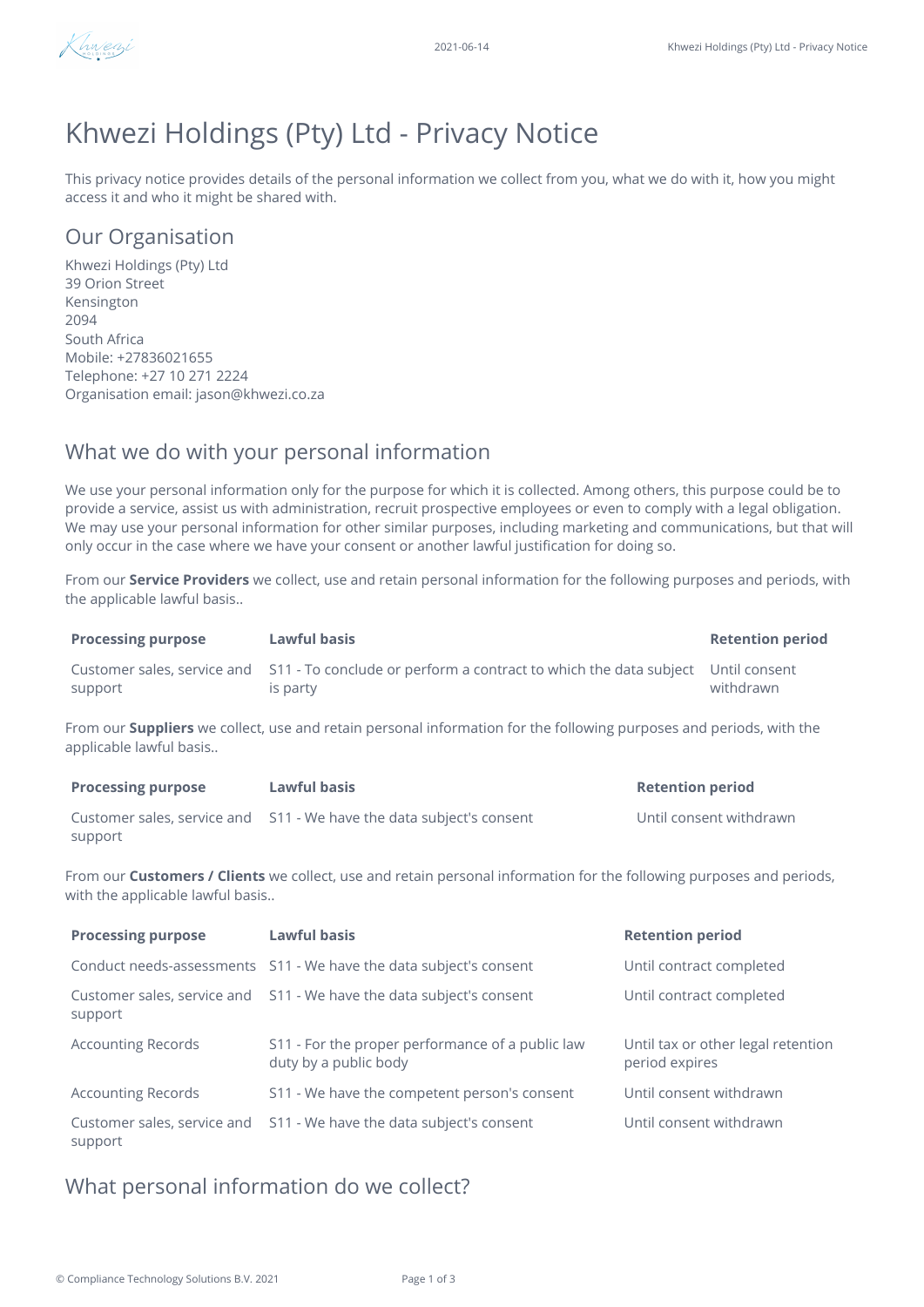

We only collect the minimum amount of information that is relevant to the purpose. If you interact with us on the internet, the personal information we collect depends on whether you just visit our website or, use our services. If you visit our website, your browser transmits some data automatically, such as your browsing times, the data transmitted and your IP address.

If you use our services, personal information is required to fulfill the requirements of that service.

Generally, we collect the following personal information. If there is any specific personal information to collect, we will indicate as such, at or near the time of collection.

- Consumable: Paper Statistics
- Consumable: Telephone Statistics
- Physical address
- Telephone number
- Confidential Correspondence
- Email address
- Financial & banking details
- Location information
- Name, together with other identifying information

# Who might we share your personal information with?

To maintain and improve our services, your personal information may need to be shared with or disclosed to our service providers, other organisations such as ours or, in some cases, public or legal authorities.

#### **We transfer personal information to the following organisations and countries:**

| Data subject type   | <b>Organisation name</b>                       | <b>Type</b>       | <b>Country</b> |
|---------------------|------------------------------------------------|-------------------|----------------|
| Service Providers   | <b>Expense Management</b><br>Systems (Pty) Ltd | Operator          | South Africa   |
| Service Providers   | <b>Expense Management</b><br>Systems (Pty) Ltd | Responsible Party | South Africa   |
| Suppliers           | Microsoft                                      | Operator          | South Africa   |
| Customers / Clients | Microsoft                                      | Operator          | South Africa   |
| Customers / Clients | Sage Online                                    | Operator          | South Africa   |

If we transfer your personal information outside of South Africa, we apply the necessary safeguards which include, confirming whether the receiving country has the proper data protection law, ensuring that there is a binding agreement between parties or, if the transfer is internal to our organisation, commitment to binding corporate rules. Details of these safeguards may be obtained by contacting us directly.

### How do we look after personal information?

We limit the amount of personal information collected to only what is fit for the purposes as described above. We restrict, secure and control all of our information assets against unauthorised access, damage, loss or destruction; whether physical or electronic. We retain personal information only for as long as is described above, to respond to your requests, or longer if required by law. If we retain your personal information for historical or statistical purposes we ensure that the personal information cannot be used further. While in our possession, together with your assistance, we try to maintain the accuracy of your personal information.

#### How can you access your personal information?

You have the right to request access to any of your personal information we may hold. If any of that information is incorrect, you may request that we correct it. If we are improperly using your information, you may request that we stop using it or even delete it completely.